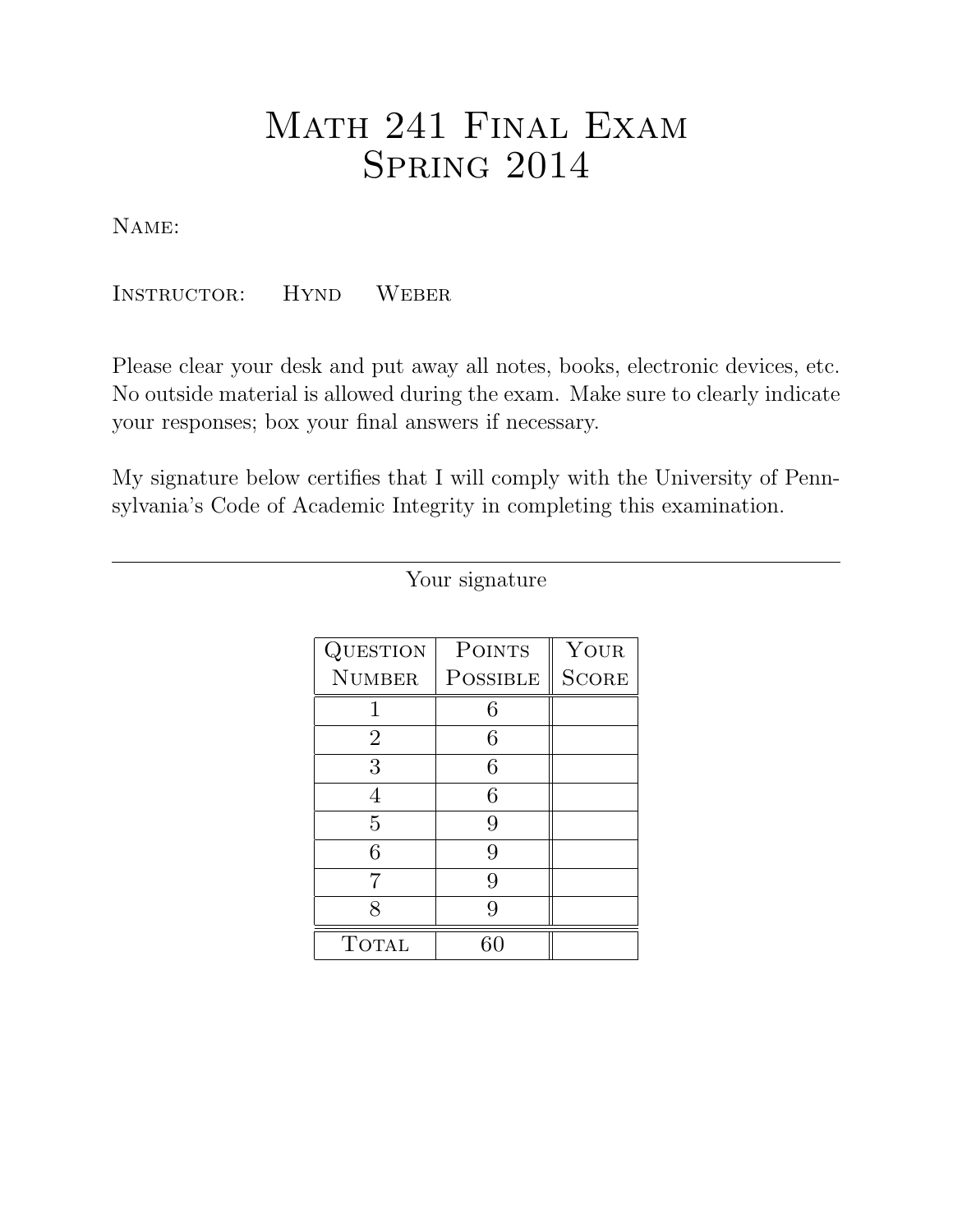### A Partial Table of Integrals

$$
\int_{0}^{x} u \cos nu \, du = \frac{\cos nx + nx \sin nx - 1}{n^{2}} \qquad \text{for any real } n \neq 0
$$
  

$$
\int_{0}^{x} u \sin nu \, du = \frac{\sin nx - nx \cos nx}{n^{2}} \qquad \text{for any real } n \neq 0
$$
  

$$
\int_{0}^{x} e^{mu} \cos nu \, du = \frac{e^{mx} (m \cos nx + n \sin nx) - m}{m^{2} + n^{2}} \qquad \text{for any real } n, m
$$
  

$$
\int_{0}^{x} e^{mu} \sin nu \, du = \frac{e^{mx} (-n \cos nx + m \sin nx) + n}{m^{2} + n^{2}} \qquad \text{for any real } n, m
$$
  

$$
\int_{0}^{x} \sin nu \cos mu \, du = \frac{m \sin nx \sin mx + n \cos nx \cos mx - n}{m^{2} - n^{2}} \qquad \text{for any real numbers } m \neq n
$$
  

$$
\int_{0}^{x} \cos nu \cos mu \, du = \frac{m \cos nx \sin mx - n \sin nx \cos mx}{m^{2} - n^{2}} \qquad \text{for any real numbers } m \neq n
$$
  

$$
\int_{0}^{x} \sin nu \sin mu \, du = \frac{n \cos nx \sin mx - m \sin nx \cos mx}{m^{2} - n^{2}} \qquad \text{for any real numbers } m \neq n
$$

## FACTS ABOUT BESSEL FUNCTIONS

- Bessel's equation:  $r^2 f''(r) + r f'(r) + (\alpha^2 r^2 m^2) f(r) = 0$  for each integer  $m \geq 0$ . The only besset s equation.  $\tau$   $f(\tau) + \tau f(\tau) + (\alpha \tau - m) f(\tau) = 0$  for each integer *n* solutions which are bounded at  $r = 0$  are  $f(r) = cJ_m(\sqrt{\alpha}r)$  for a constant *c*.
- Orthogonality relation: Writing  $z_{mn}$  as the *n*th zero of  $J_m(z)$ ,

$$
\int_0^1 r J_n(z_{mn}r) J_n(z_{mk}r) dr = 0, \qquad n \neq k
$$

for each  $m = 0, 1, \ldots$ 

### Fourier Transform

$$
\mathcal{F}[u](\omega) = \frac{1}{2\pi} \int_{-\infty}^{\infty} u(x)e^{i\omega x} dx, \qquad \mathcal{F}^{-1}[U](x) = \int_{-\infty}^{\infty} U(\omega)e^{-i\omega x} d\omega
$$

| u(x)<br>$=$                                                | $U(\omega) = \mathcal{F}[u]$            |  | $u(x) =$                                      | $=\mathcal{F}[u]$<br>$\omega$                          |  |
|------------------------------------------------------------|-----------------------------------------|--|-----------------------------------------------|--------------------------------------------------------|--|
| $e^{-\alpha x^2}$                                          | $\sqrt{4\alpha}$<br>$\sqrt{4\pi\alpha}$ |  | $-\frac{x^2}{4\beta}$<br>$\overline{\beta}^e$ | $e^{-\beta\omega^2}$                                   |  |
| $e^{-\alpha x }$                                           | $2\alpha$<br>$2\pi x^2 + \alpha^2$      |  | $x^2+\beta^2$                                 | $e^{-\beta  \omega }$                                  |  |
| $ x  > \alpha$<br>O<br>$u(x) =$<br> x <br>$\langle \alpha$ | 1 sin $\alpha\omega$<br>$\omega$<br>π   |  | $2^{\sin \beta x}$<br>$\boldsymbol{x}$        | $ \omega >$<br>$\theta$<br>$U(\omega) =$<br>$ \omega $ |  |

TABLE OF FOURIER TRANSFORM PAIRS  $(\alpha, \beta > 0)$ 

## Laplacian in Polar Coordinates

$$
\nabla^2 \phi = \frac{1}{r} \frac{\partial}{\partial r} \left( r \frac{\partial \phi}{\partial r} \right) + \frac{1}{r^2} \frac{\partial^2 \phi}{\partial \theta^2}
$$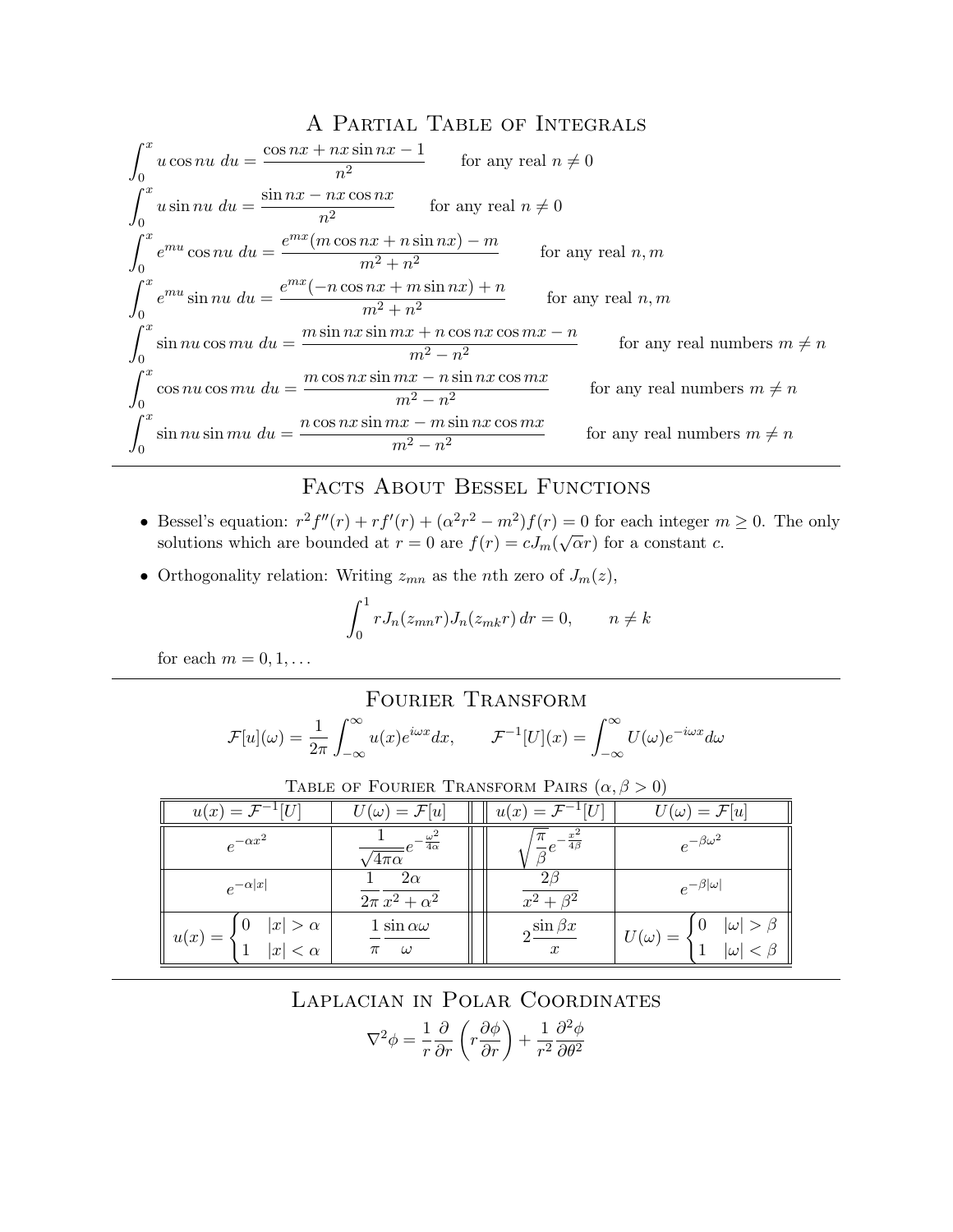1. Consider the wave equation for a vibrating string

$$
\frac{\partial^2 u}{\partial t^2} = c^2 \frac{\partial^2 u}{\partial x^2}, \quad 0 < x < L
$$

subject to the boundary conditions

$$
u(0,t) = u(L,t) = 0.
$$

Which of the following statements are correct? Note that these statements are graded +1 for each correct answer,  $-1$  for each incorrect answer,  $0$  for no answer.

| (a) $u$ represents the horizontal displacement of the string.                  |   |
|--------------------------------------------------------------------------------|---|
| (b) Newton's second law was used to derive this equation.                      | N |
| (c) c has units of speed.                                                      | N |
| (d) The model is valid for large displacements in the string.                  | N |
| (e) The endpoints of the string are fixed.                                     | N |
| (f) Increasing the length of the string, while keeping the density and tension |   |
| fixed, will increase the frequency at which the string vibrates.               |   |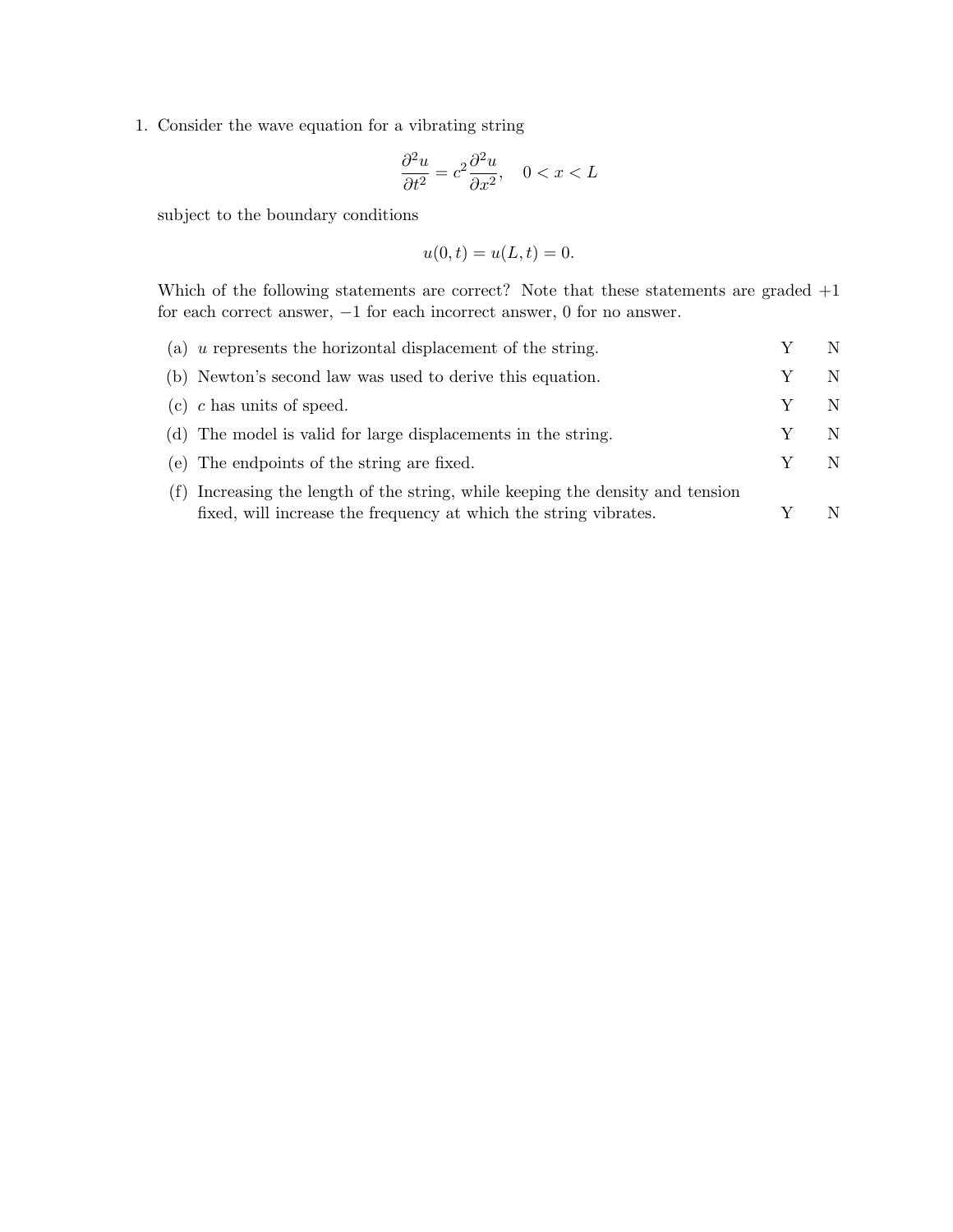2. (a) Write the forward time, centered spatial finite difference scheme for the heat equation

$$
\frac{\partial u}{\partial t} = \frac{\partial^2 u}{\partial x^2}.
$$

Here  $0 < x < L$  and  $0 < t < T$ . Use the notation  $u_i^{(m)}$  $j^{(m)}$  for the approximation of the values  $u(j\Delta x, m\Delta t)$  for the true solution for  $j = 0, 1, ..., N$ , and  $m = 0, 1, ..., M$ .

(b) When is the approximation method from part (a) numerically stable?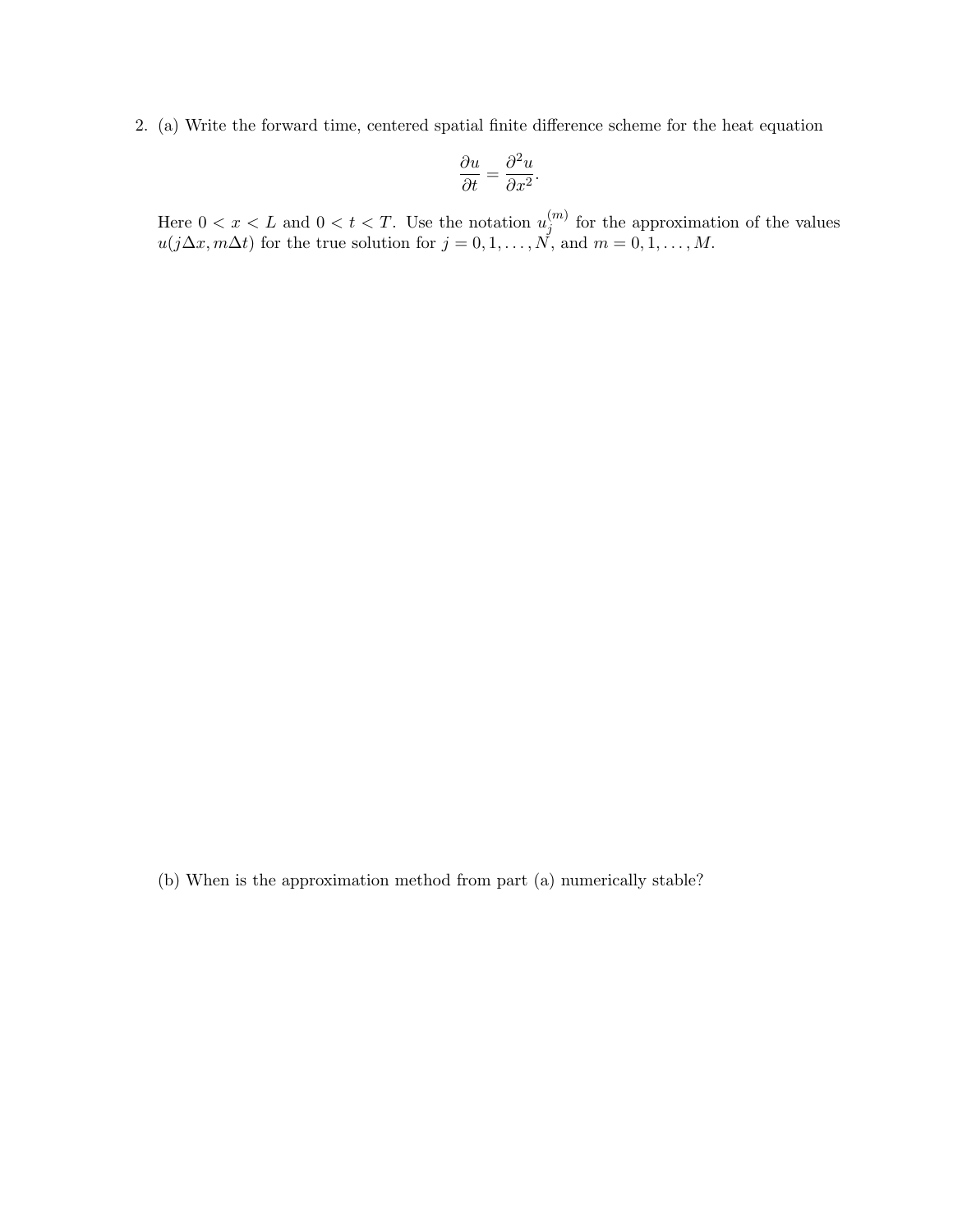3. Set

$$
f(x) = \begin{cases} x - 1, & -1 \le x \le 0 \\ x + 1, & 0 < x \le 1 \end{cases}
$$

(a) Compute the coefficients in the Fourier series of  $f(\boldsymbol{x})$ 

$$
f(x) \sim a_0 + \sum_{n=1}^{\infty} (a_n \cos(n\pi x) + b_n \sin(n\pi x)).
$$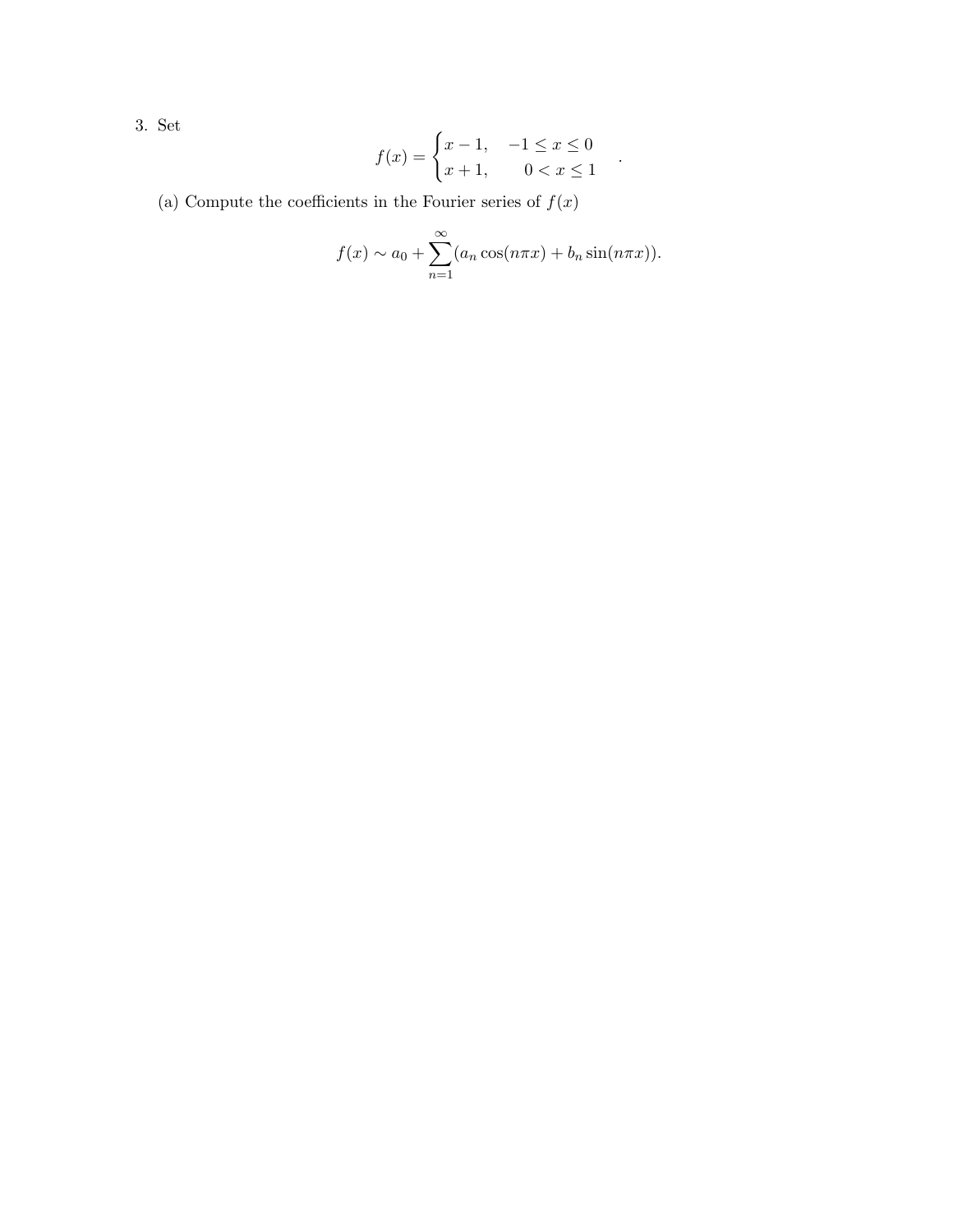(b) Plot the Fourier series of  $f(x)$  on the interval  $[-3, 3]$ .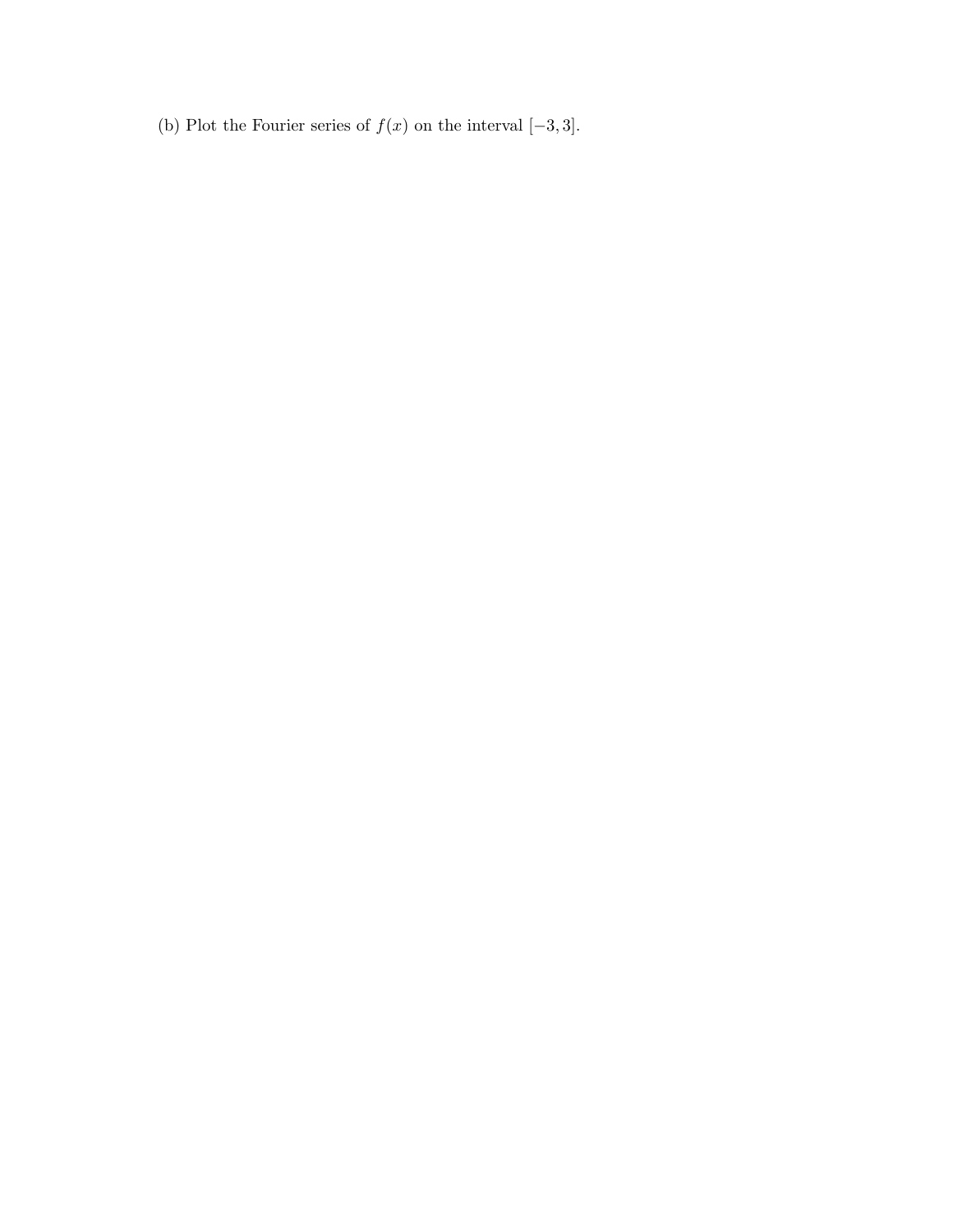4. (a) Find the harmonic function  $u(r, \theta)$  on the disk  $r^2 \leq 1$  that satisfies the boundary condition

 $u(1, \theta) = 1 + \sin(2\theta).$ 

(b) Explain why this solution is always less than or equal to 2.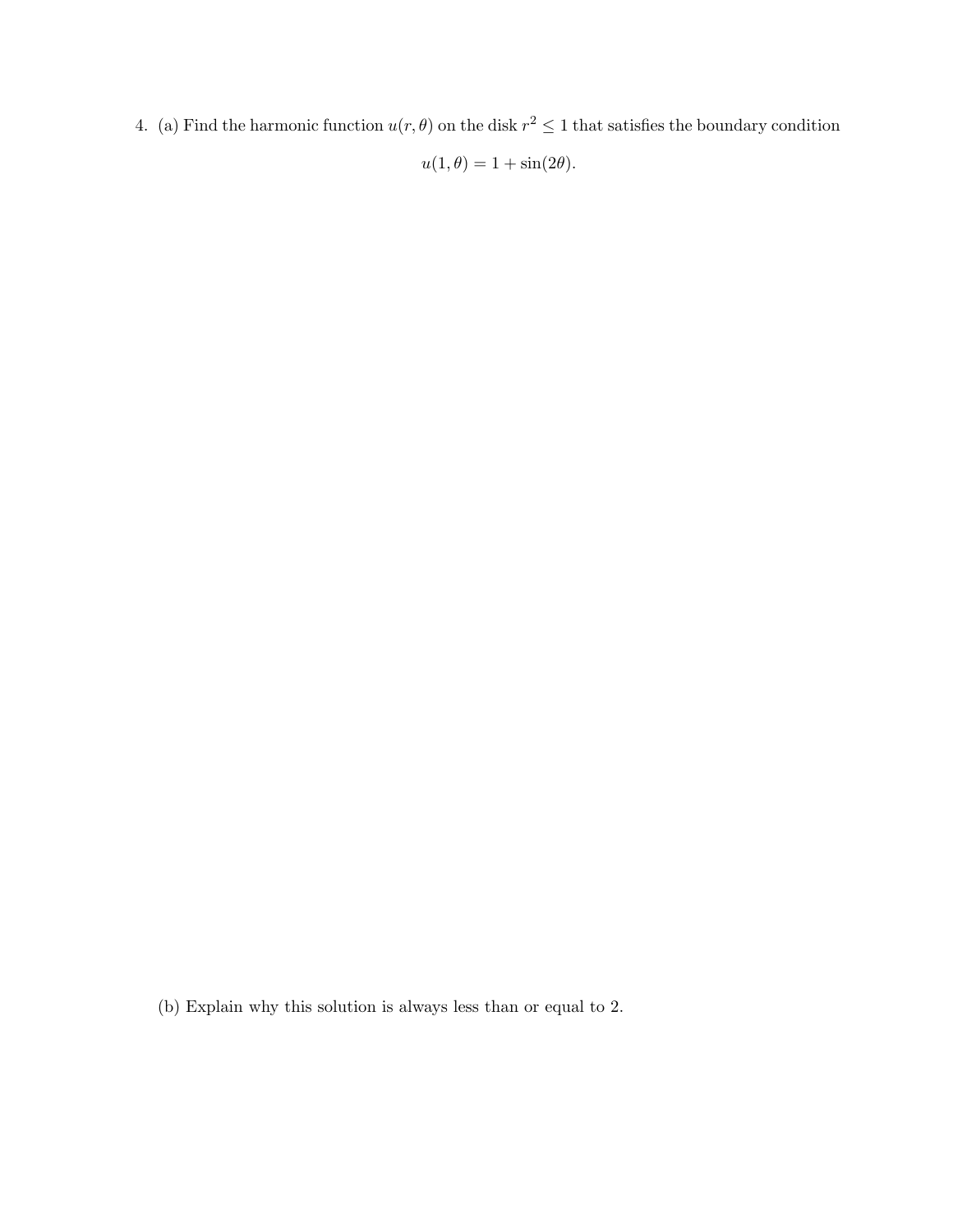5. Solve the heat equation

$$
\frac{\partial u}{\partial t} = \frac{1}{2} \frac{\partial^2 u}{\partial x^2}, \quad -\infty < x < \infty, \ t > 0
$$

subject to the initial condition

$$
u(x,0) = e^x.
$$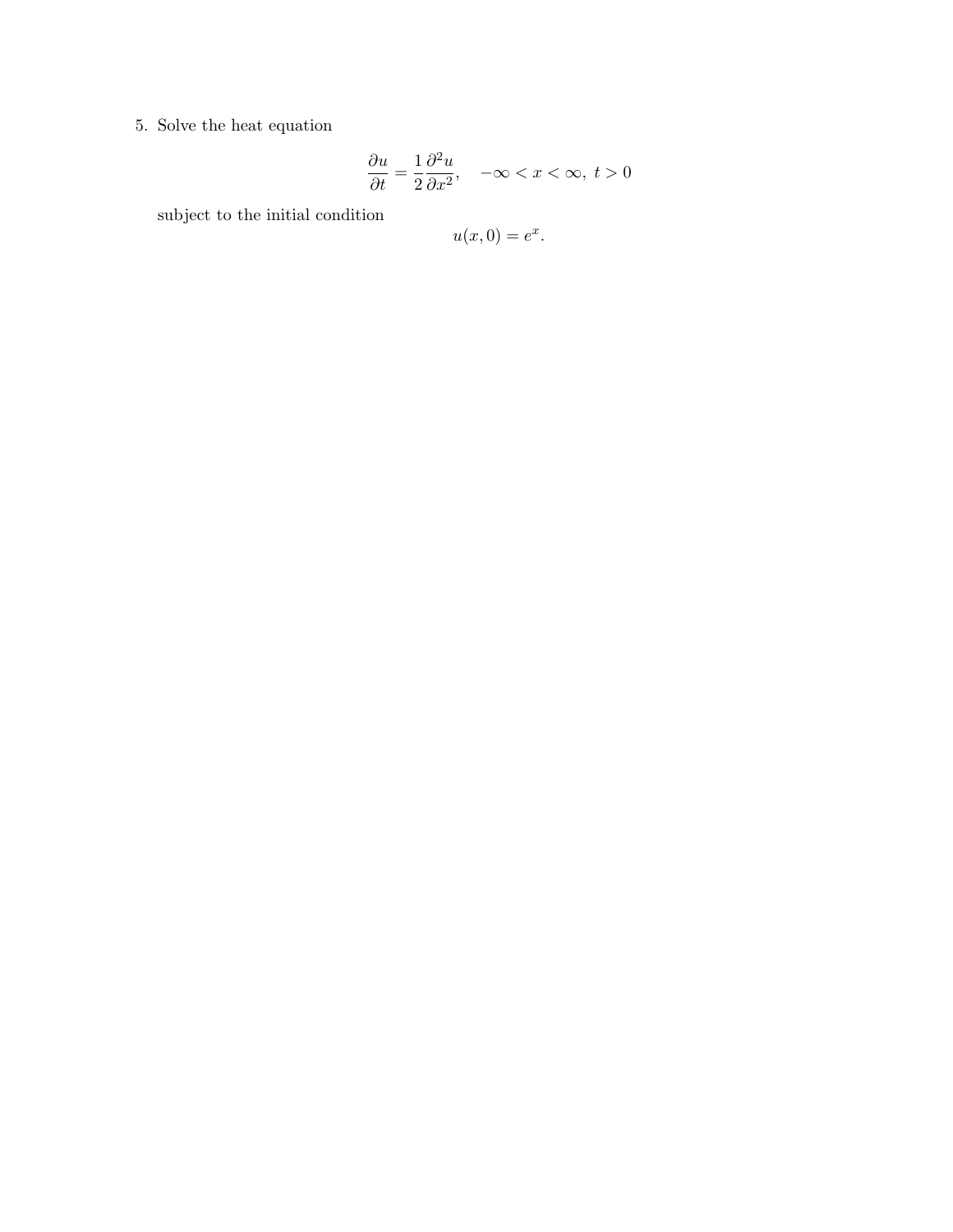6. Find  $u(x, t)$  that satisfies the nonhomogeneous heat equation

$$
\frac{\partial u}{\partial t} = \frac{\partial^2 u}{\partial x^2} + e^{-\pi^2 t} \sin(3\pi x) \qquad \text{for } 0 < x < 1, \ t > 0
$$

with boundary conditions  $u(0, t) = u(1, t) = 0$  and initial condition  $u(x, 0) = 2$ .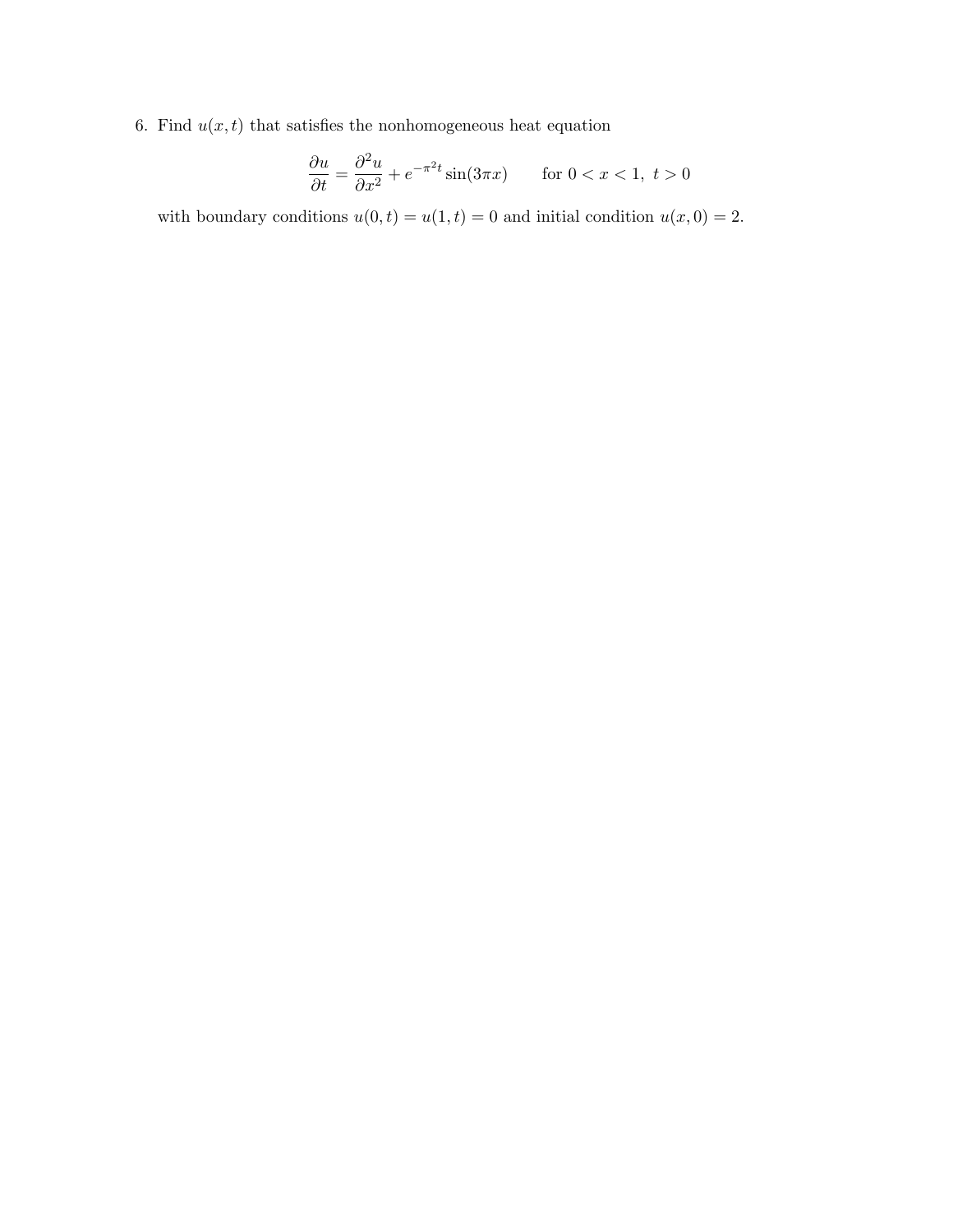7. Consider a vibrating circular membrane of radius 1 that has no displacement on the boundary. The associated PDE is the wave equation

$$
\frac{\partial^2 u}{\partial t^2} = c^2 \nabla^2 u.
$$

(a) After separating time, we are lead to the eigenvalue problem

$$
\nabla^2 \phi + \lambda \phi = 0, \quad \phi(1, \theta) = 0.
$$

Separate variables  $\phi(r, \theta) = f(r)g(\theta)$  and derive ODE for  $f(r)$  and  $g(\theta)$ .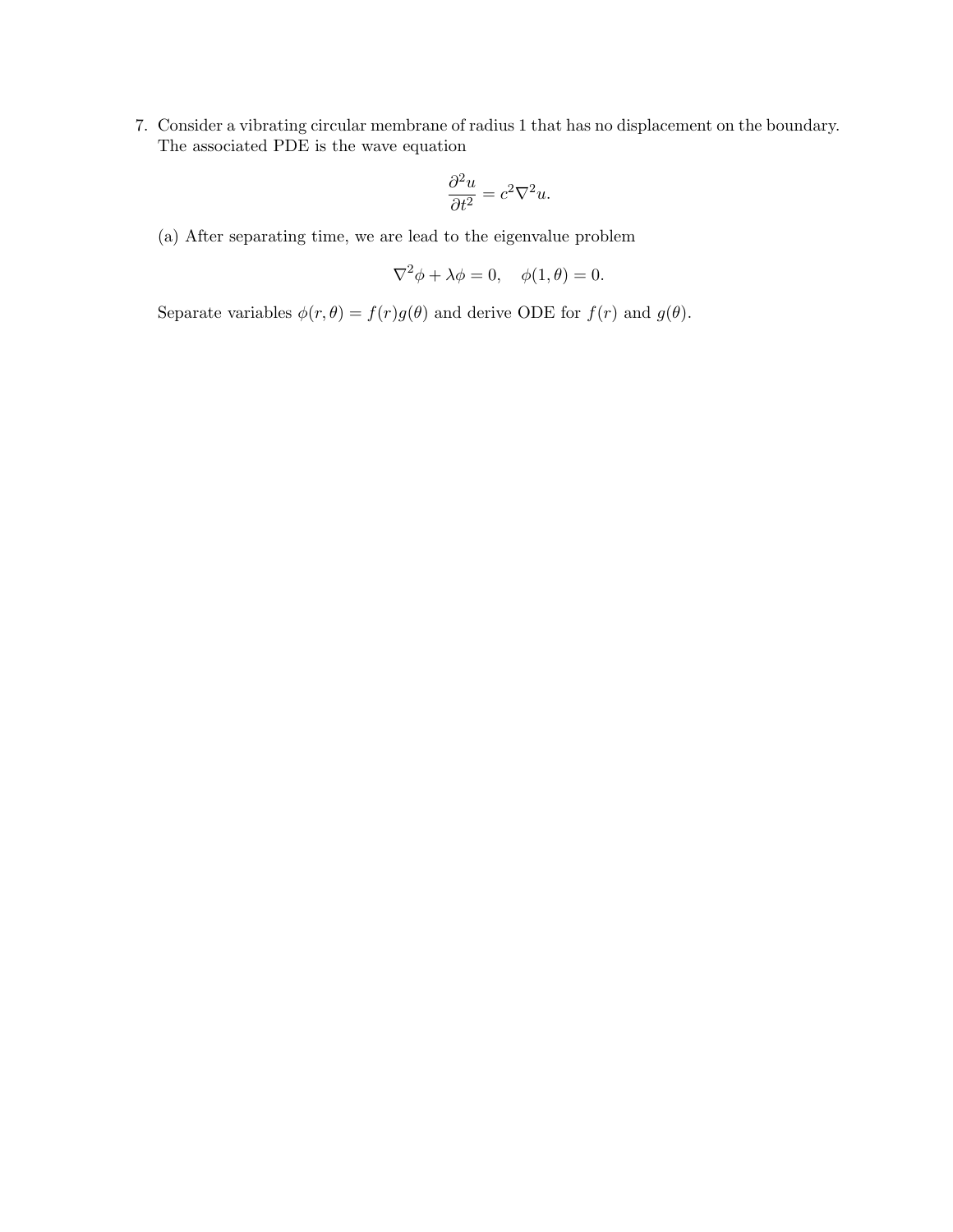(b) Find the eigenvalues  $\lambda_{mn}$  and the corresponding eigenfunctions  $\phi_{mn}$ . You may assume all eigenvalues are positive.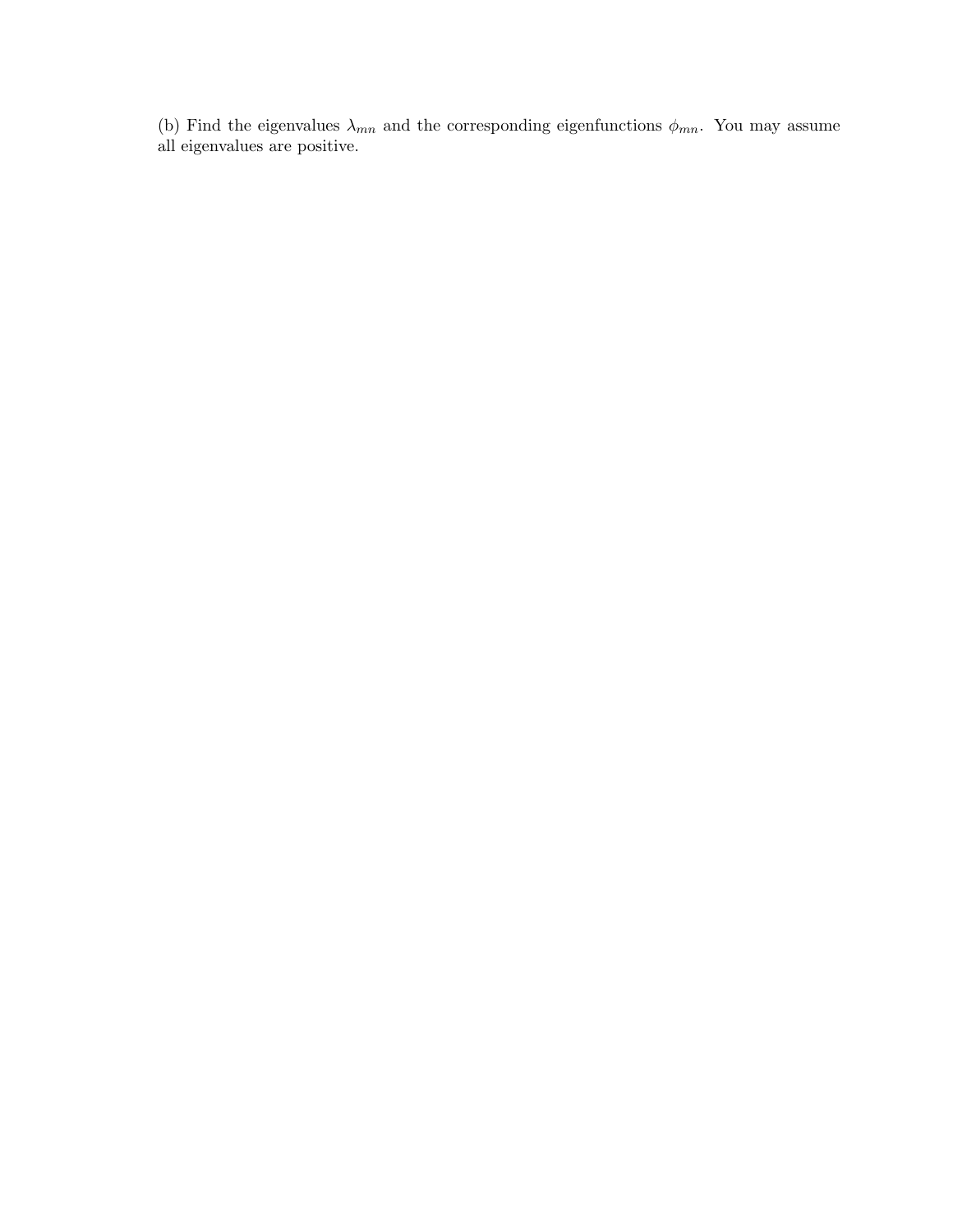(c) Find a general solution  $u(r, t)$  when the membrane is initially circularly symmetric

$$
u(r,0) = \alpha(r), \quad \frac{\partial u}{\partial t}(r,0) = 0.
$$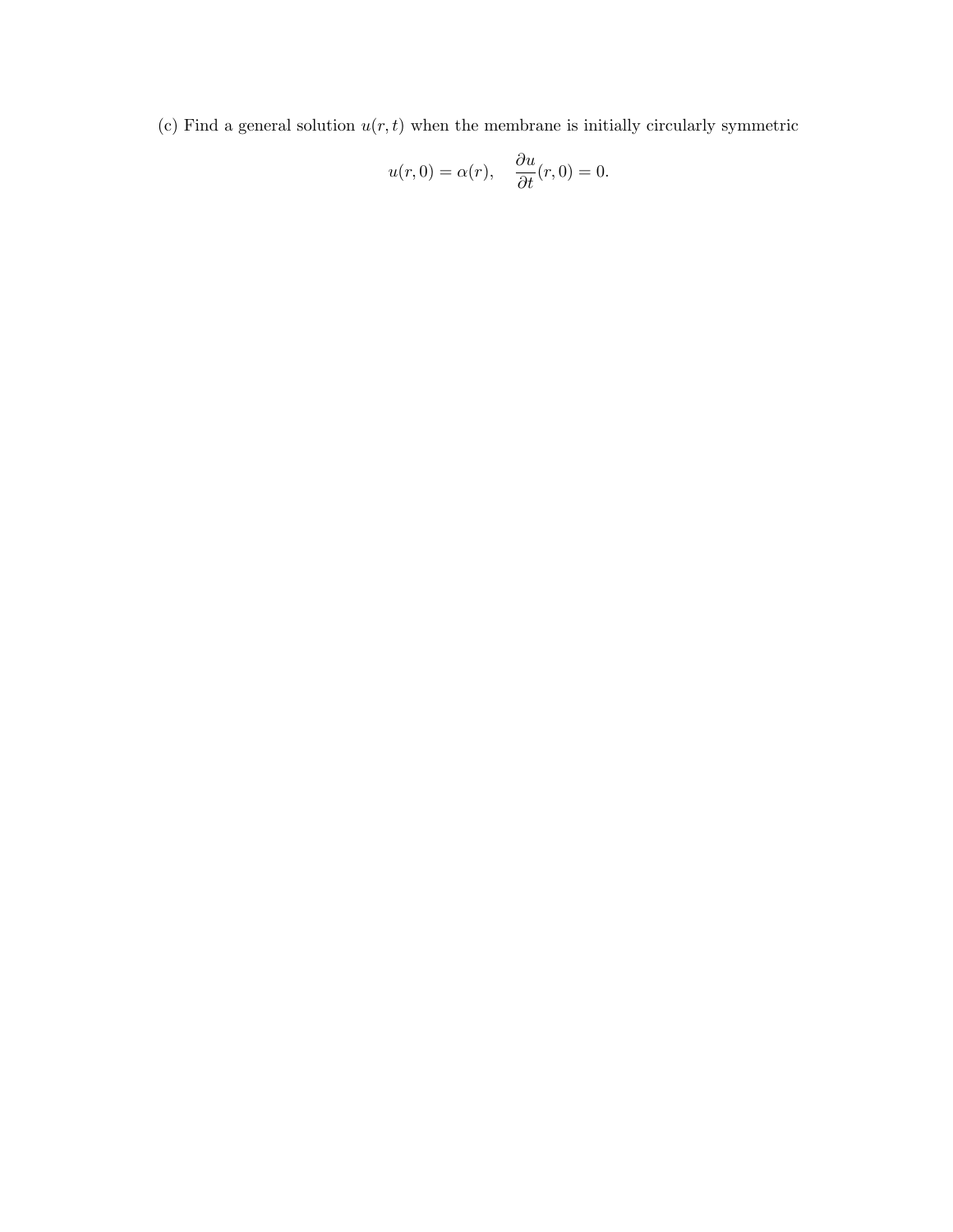8. (Note: Respond if HYND is your instructor) Consider the energy

$$
E(t) = \frac{1}{2} \int_0^1 \left( \frac{\partial u}{\partial t}(x, t) \right)^2 + \left( \frac{\partial u}{\partial x}(x, t) \right)^2 dx.
$$

associated with a solution  $u(x, t)$  of the wave equation

$$
\frac{\partial^2 u}{\partial t^2} = \frac{\partial^2 u}{\partial x^2} \qquad \qquad 0 < x < 1, \ t > 0.
$$

Show that if the boundary conditions

$$
\frac{\partial u}{\partial x}(0,t) = \frac{\partial u}{\partial x}(1,t)
$$
 and  $\frac{\partial u}{\partial t}(0,t) = \frac{\partial u}{\partial t}(1,t)$ 

are satisfied for all  $t > 0$ , then

$$
E(t) = E(0), \quad t \ge 0.
$$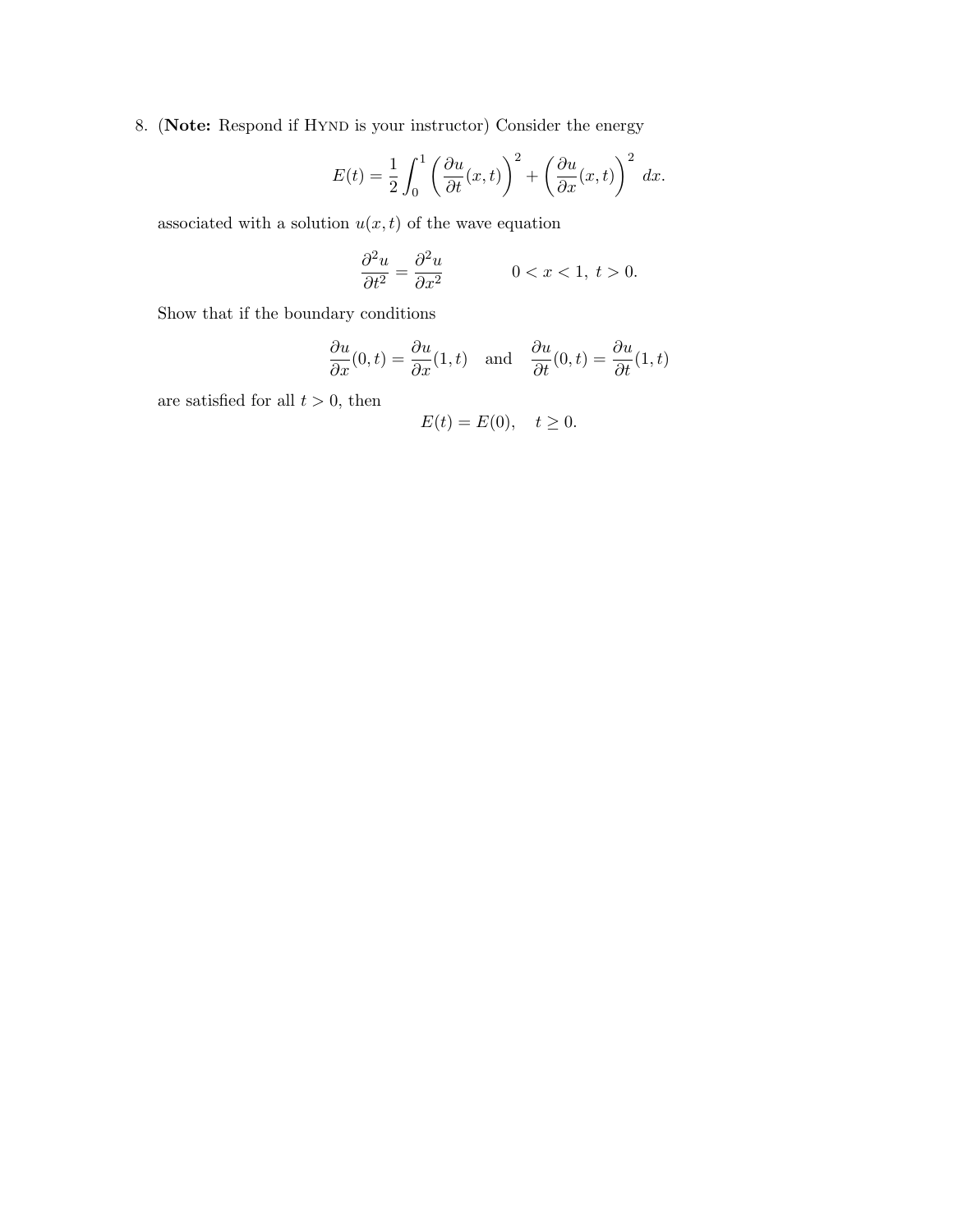8. (Note: Respond if WEBER is your instructor) Consider the second order differential equation on the domain  $\left[1,2\right]$ :

$$
x^{2}\frac{d^{2}f}{dx^{2}} + 4x\frac{df}{dx} + (\lambda - x^{2}) f = 0, f(1) = 0, f(2) = 0.
$$
 (0.1)

This is almost, but not quite, a Bessel-type differential equation.

a) Put the equation into Sturm-Liouville form. What are  $p(x)$ ,  $q(x)$ , and  $\sigma(x)$ ?

b) According to the Sturm-Liouville theory, the eigenvalues  $\{\lambda_n\}_{n=1}^{\infty}$  come as a discrete list, and to each eigenvalue  $\lambda_n$  corresponds an eigenfunction  $\varphi_n(x)$ . The eigenfunctions satisfy certain orthogonality relations. For the differential equation (0.1), write out this relation in terms of the appropriate integral or integrals.